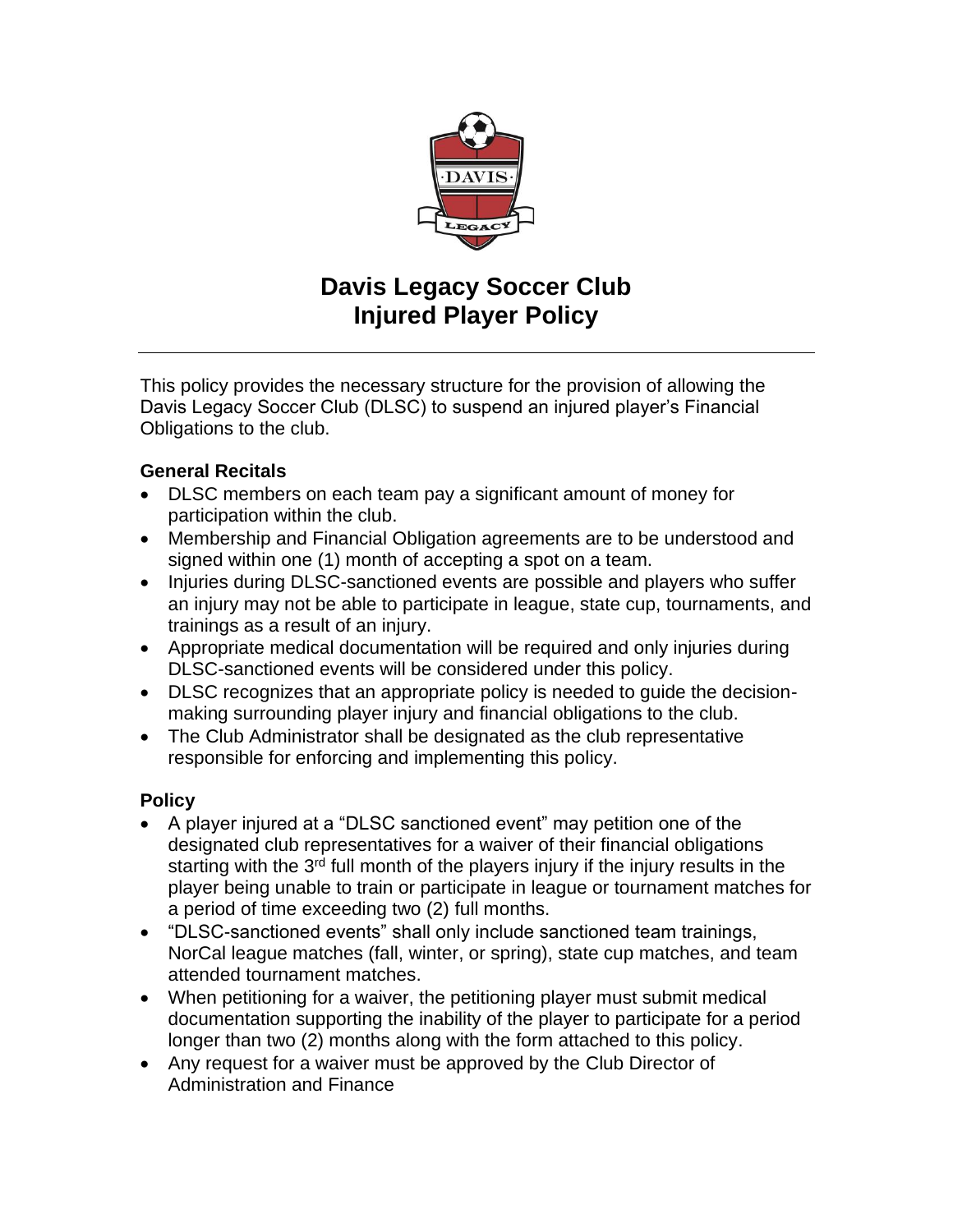- If a waiver is granted the player shall 1) not be authorized to participate in any club sanctioned event until they receive medical clearance, which must include a note from their medical provider stating they are healthy to participate, and 2) starting with the  $3<sup>rd</sup>$  full month will not have to pay their club dues, in accordance with the board approved payment schedule, until cleared by their medical provider.
- Upon receiving clearance to participate in club sanctioned events from their medical provider the player shall immediately begin paying their dues in accordance with the board approved payment schedule.
- No months shall be prorated when implementing this policy.
- Injuries resulting from guest playing outside of DLSC are NOT covered as part of this Policy (e.g. playing for another Club).
- A player who suffers an injury during a DLSC-sanctioned event must be in good financial standing prior to receiving a waiver from their financial obligation as part of this Policy.
- All medical documentation must be specific to the injury in question and any additional documentation (Physical Therapy, Status & Follow-Up with primary medical doctor/team) must be submitted upon request of a designated club representative.

### **Handling of Reported Violations**

- The Club President shall address all reported concerns/violations of this policy and shall immediately notify the DLSC Board of Directors within ten business days, of reported concerns/violations.
- All reported concerns/violations will be promptly investigated by the Club President and appropriate corrective action will be recommended to the Board of Directors, if warranted by the investigation. In addition, action taken must include a conclusion and/or follow-up with the complainant for complete closure of the concern.
- Anyone reporting a concern must act in good faith and have reasonable grounds for believing the information disclosed indicates an improper conformance to the policy. The act of making allegations that prove to be unsubstantiated, and that prove to have been made maliciously, recklessly, or with the foreknowledge that the allegations are false, will be viewed as a serious disciplinary offense and may result in discipline, up to and including dismissal from DLSC.
- All reports of concerns/violations, and investigations pertaining thereto, shall be kept confidential to the extent possible, consistent with the need to conduct an adequate investigation. Disclosure of reports of concerns to individuals not involved in the investigation will be viewed as a serious disciplinary offense and may result in discipline, up to and including dismissal from DLSC. Such conduct may also give rise to other actions, including civil lawsuits.
- All medical documentation provided in support of a player's petition shall be kept strictly confidential.